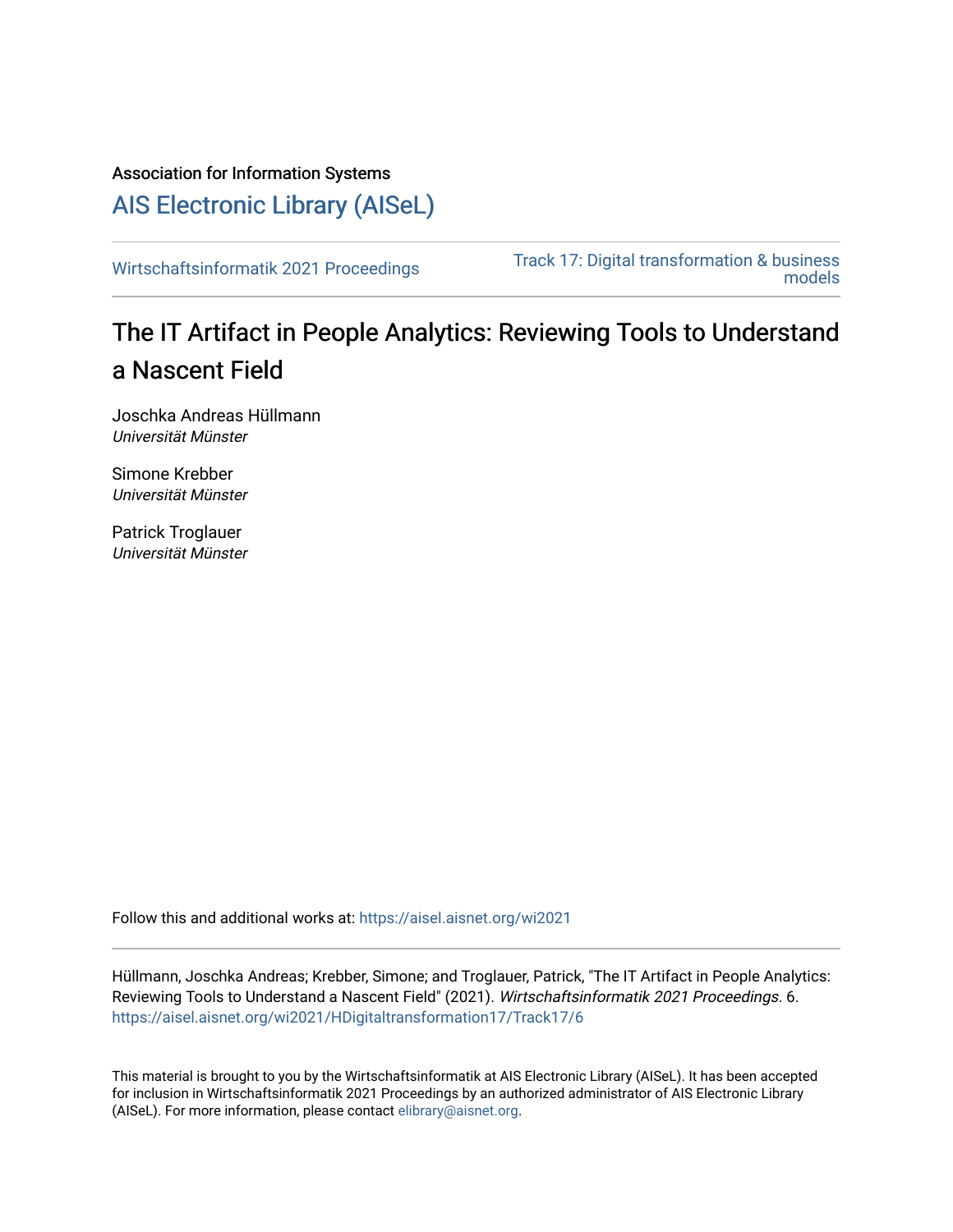## **The IT Artifact in People Analytics: Reviewing Tools to Understand a Nascent Field**

Joschka A. Hüllmann<sup>1,2</sup>, Simone Krebber<sup>1,2</sup>, Patrick Troglauer<sup>1,2</sup>

<sup>1</sup> European Research Center for Information Systems, Competence Center Smarter Work, Germany <sup>2</sup> University of Münster, School of Business and Economics, Department of Information Systems, Interorganisational Systems Group, Germany {huellmann,s\_kreb01,ptroglau}@uni-muenster.de

**Abstract.** Despite people analytics being a hype topic and attracting attention from both academia and practice, we find only few academic studies on the topic, with practitioners driving discussions and the development of the field. To better understand people analytics and the role of information technology, we perform a thorough evaluation of the available software tools. We monitored social media to identify and analyze 41 people analytics tools. Afterward, we sort these tools by employing a coding scheme focused on five dimensions: methods, stakeholders, outcomes, data sources, and ethical issues. Based on these dimensions, we classify the tools into five archetypes, namely *employee surveillance*, *technical platforms*, *social network analytics*, *human resources analytics*, and *technical monitoring*. Our research enhances the understanding of implicit assumptions underlying people analytics in practice, elucidates the role of information technology, and links this novel topic to established research in the information systems discipline.

**Keywords:** people analytics, IT artifact, archetypes, social network analytics, human resources analytics

## **1 Introduction**

-

People analytics is gaining momentum. Defined as "socio-technical systems and associated processes that enable data-driven (or algorithmic) decision-making to improve people-related organizational outcomes" [1], people analytics seeks to provide actionable insights on the link between people behaviors and performance grounded in the collection and analysis of quantifiable behavioral constructs [2].

Applications of people analytics are found in the digitization of the human resources function, which seeks to substitute intuition-based decisions through data-driven solutions. For example, Amazon tried to complement their hiring process with an AI solution, resulting in considerable controversy<sup>1</sup>; and HireVue offers an AI solution to

<sup>1</sup> <https://www.reuters.com/article/us-amazon-com-jobs-automation-insight-idUSKCN1MK08G> (accessed 2020-12-30).

<sup>16</sup>th International Conference on Wirtschaftsinformatik, March 2021, Essen, Germany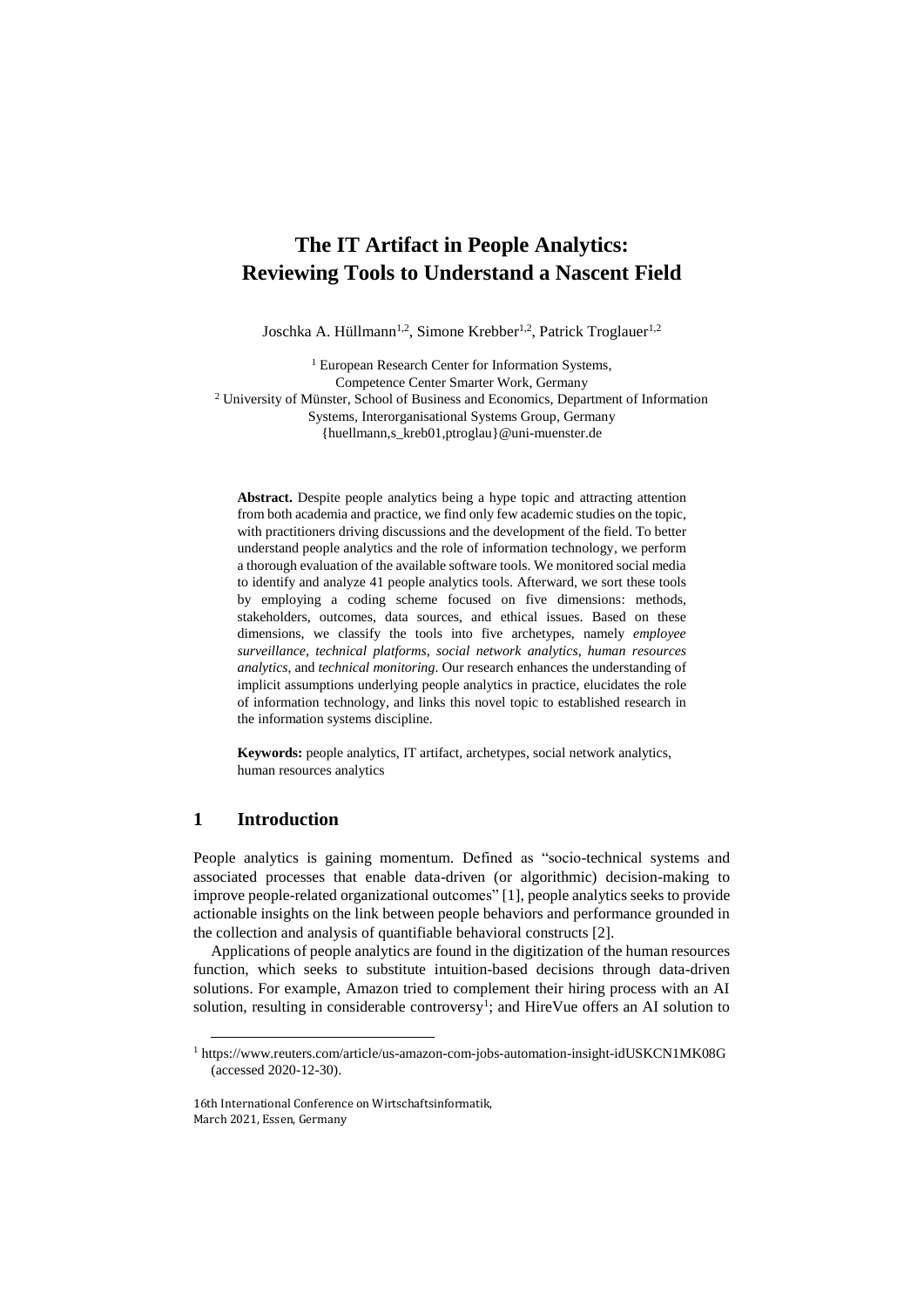analyze video interviews<sup>2</sup>. However, the application of people analytics is not limited to the human resources function. Swoop offers social insights on engagement and collaboration for employees and managers alike<sup>3</sup>; and Humanyze hands out sociometric badges to employees to measure and analyze any part of business operations, meticulously<sup>4</sup>.

Defying the growing concerns about algorithmic decision making and privacy [3, 4], while sidelining questions about the validity of the computational approaches amidst issues of algorithmic discrimination and bias [5], people analytics gathers a growing interest in academic and professional communities. Tursunbayeva et al. [6] attest the topic a continuously growing popularity based on a Google Trends query and depict an increasing number of publications in recent years. In 2017, people analytics made a first appearance on the main stage of the information systems discipline with a publication at the premier International Conference on Information Systems [4], before being problematized at further outlets (e.g., [3, 7]).

Despite growing interest, there is considerable controversy surrounding the topic. Being termed a "hype topic" [1], or a "hype more than substance" [8], multiple authors complain about the lack of academic inquiry. For example, we miss a conceptual foundation of the topic, leading to ambiguity and blurry definitions of core constructs [1]. Marler and Boudreau [9] review the literature on people analytics and criticize the scarcity of empirical research. Other studies focus on privacy, algorithmic discrimination, and bias [3], or the validity of the underlying approaches and their theoretical coherence [1].

While academia is looking to build a solid conceptual foundation of people analytics by synthesizing and structuring the field, practitioners focus on practical recommendations and selling professional advice. Subsuming the corpus of both academic and practitioners' literature, we find that information technology plays a seminal role in how people analytics is understood and presented. This is expected, given the definition of people analytics as a socio-technical system, which is enabled by big data and advances in computational approaches [4]. Surprising, however, is the lack of inquiry into the actual IT artifacts of people analytics. From the perspective of the information systems discipline, people analytics is a nascent phenomenon that would benefit from reviewing the IT artifacts and linking them to the established discourse.

Back in 2001, Orlikowski and Iacono [10] reprimanded the information systems discipline that it left defining the IT artifact to commercial vendors. Nowadays, we find the nascent topic of people analytics in an analogous situation. The topic of people analytics is driven by vendors and practitioners with only little research. Different tools are offered under the term people analytics, leading to confusion and conceptual ambiguity [1]. Therefore, we ask the following research questions:

 $\overline{a}$ 

 $2$  <https://www.hirevue.com/> (accessed 2020-12-30).

<sup>3</sup> <https://www.swoopanalytics.com/> (accessed 2020-12-30).

<sup>4</sup> <https://www.humanyze.com/> (accesses 2020-12-30).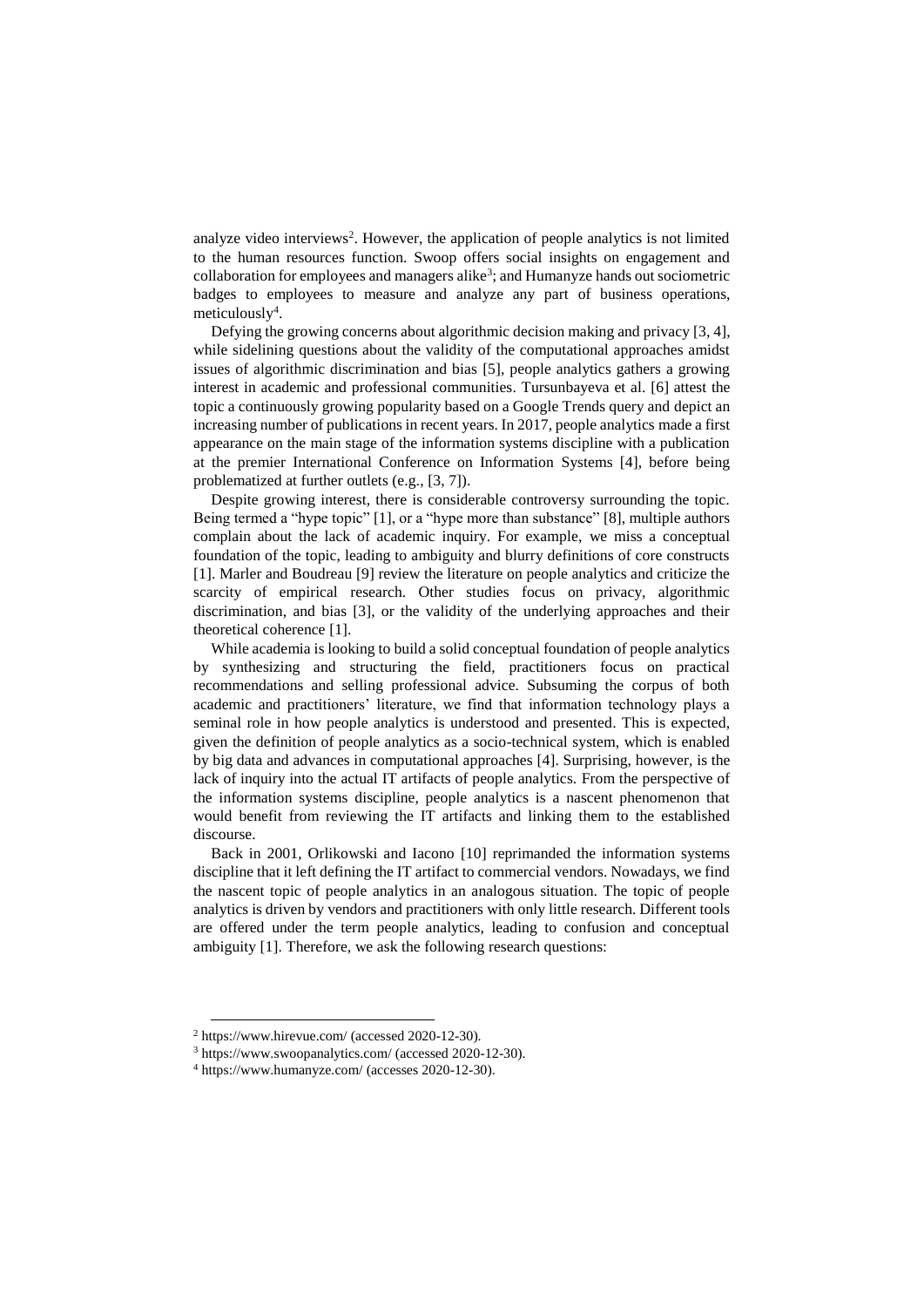**RQ1: What is people analytics as understood by reviewing existing tools in terms of methods, data, information technology use, and stakeholders?**

#### **RQ2: What established discourse in the information systems discipline provides insights for inquiring people analytics?**

In our study, we addressed these questions by looking at the IT artifact and reviewing available people analytics tools. To this end, we monitored social media, mailing lists, and influencers for five months in 2019 to collect a sample of 41 people analytics tools. Two researchers coded the tools based on a coding scheme developed in an earlier work [1].

Our goal was to enhance the understanding of people analytics by shining light into the available IT artifacts. By clarifying what solutions are being sold as "people analytics", we sought to understand better what people analytics is. Since people analytics is a novel topic for the information systems discipline, we related our results to the established discourse. We hope to provide a basis for information systems scholars to make sense of people analytics, and guide subsequent conversations and research into the topic.

The remainder of this manuscript is structured as follows: First, we provide some background for people analytics. Then, we explain the benefits of looking at the IT artifact, before describing our methods. Afterward, we depict our results, closing with a discussion and relating the archetypes to the established discourse in the information systems discipline.

## **2 People Analytics**

People analytics appears under different terms such as *human resources analytics* [9], *workplace* or *workforce analytics* [11, 12], or *people analytics* [3]. Tursunbayeva et al. [6] provide an overview of the different terms. People analytics depicts "*socio-technical systems and associated processes that enable data-driven (or algorithmic) decisionmaking to improve people-related organizational outcomes*" [1]. Typically, the means include predictive modeling, enabled by information technology, that makes use of descriptive and inferential statistical techniques. For example, Rasmussen and Ulrich [13] report on an analysis that links crew competence and safety to customer satisfaction and operational performance.

Some authors understand people analytics as an exclusively quantitative approach, analyzing big data, behavioral data, and digital traces [1, 14]. Examples include machine learning of video interviews to identify new hires<sup>5</sup>; or linear regression of pulse surveys to improve leadership skills<sup>6</sup>. Other definitions include qualitative data and focus on the scientific approach of hypothetic-deductive inquiry and reasoning. For example, Levenson [12] as well as Simon and Ferreiro [15] argue that people analytics

-

<sup>5</sup> https://www.hirevue.com/ (accessed 2020-12-30).

<sup>6</sup> https://cultivate.com/platform/ (accessed 2020-12-30).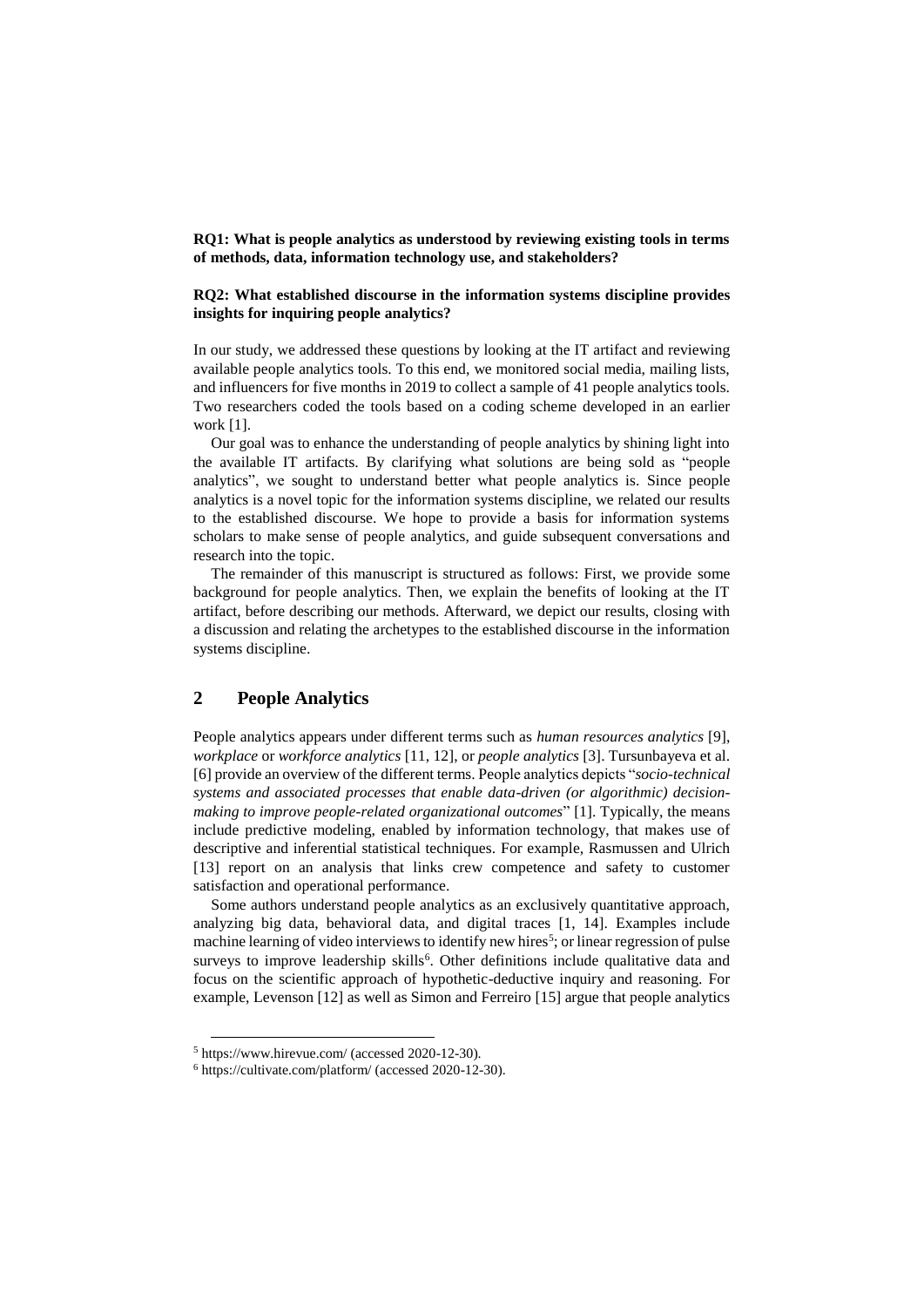should combine quantitative and qualitative methods to improve the outcomes of an organization.

The nucleus of people analytics is found in the human resources (HR) discipline, enriching traditional HR controlling and key performance indicators with insights from big data and computational analyses. As a result, people analytics has been described as the modern HR function that makes the move to data-driven decisions over intuition for informing traditional HR processes such as recruiting, hiring, firing, staffing, or talent development [9]. Despite the nucleus in HR, other researchers see it as reflecting a transformation of the general business, involving all kinds of business operations that affect people [4, 12]. Here, the underlying premise is that data is more objective, leads to better decisions, and, ultimately, guides managers to achieve higher organizational performance [4].

Big data, computational algorithms, and information technology provide the basis for people analytics according to the dominant perceptions in the literature [1]. Information technology enables computational analyses that inform people-related decision-making. For example, data warehouses collect, aggregate, and transform data for subsequent analysis, platforms visualize the data and enable interactive analytics, and machine learning algorithms and applications of artificial intelligence are programmed and embedded into the information technology infrastructure. Subsequently, various authors see information technology artifacts playing a focal role in people analytics [4, 12]. However, despite the seemingly high importance of information technology in people analytics endeavors, the actual tools seldom play a role in the manuscripts we reviewed. Both academics and practitioners rarely paint a concise picture of the tools when discussing people analytics. This fact is surprising given the variety of roles, functions, and purposes of information technology in the context of people analytics and the blurry conceptual boundaries of the topic [1]. It is unclear how to characterize and understand what is at the core of information technology for people analytics.

## **3 The IT Artifact**

#### **3.1 Enhanced Understanding Through IT Artifacts**

Since people analytics is a nascent topic, there is a lack of basic or fundamental information about it—neither academia nor consultancies provide a concise and exhaustive definition of the topic [6]. However, there is a market for people analytics tools with solutions being offered to practitioners. These software tools are what we mean by the term "IT artifacts". Looking into them, we seek to enhance our understanding of people analytics.

Formally, we understand the "IT artifact" as an information system, emphasizing that the focal point of view lies on computer systems, but without dismissing the links to the social organization. Therefore, the IT artifact is a socio-technical system and comprises computer hardware and software. It is designed, developed, and deployed by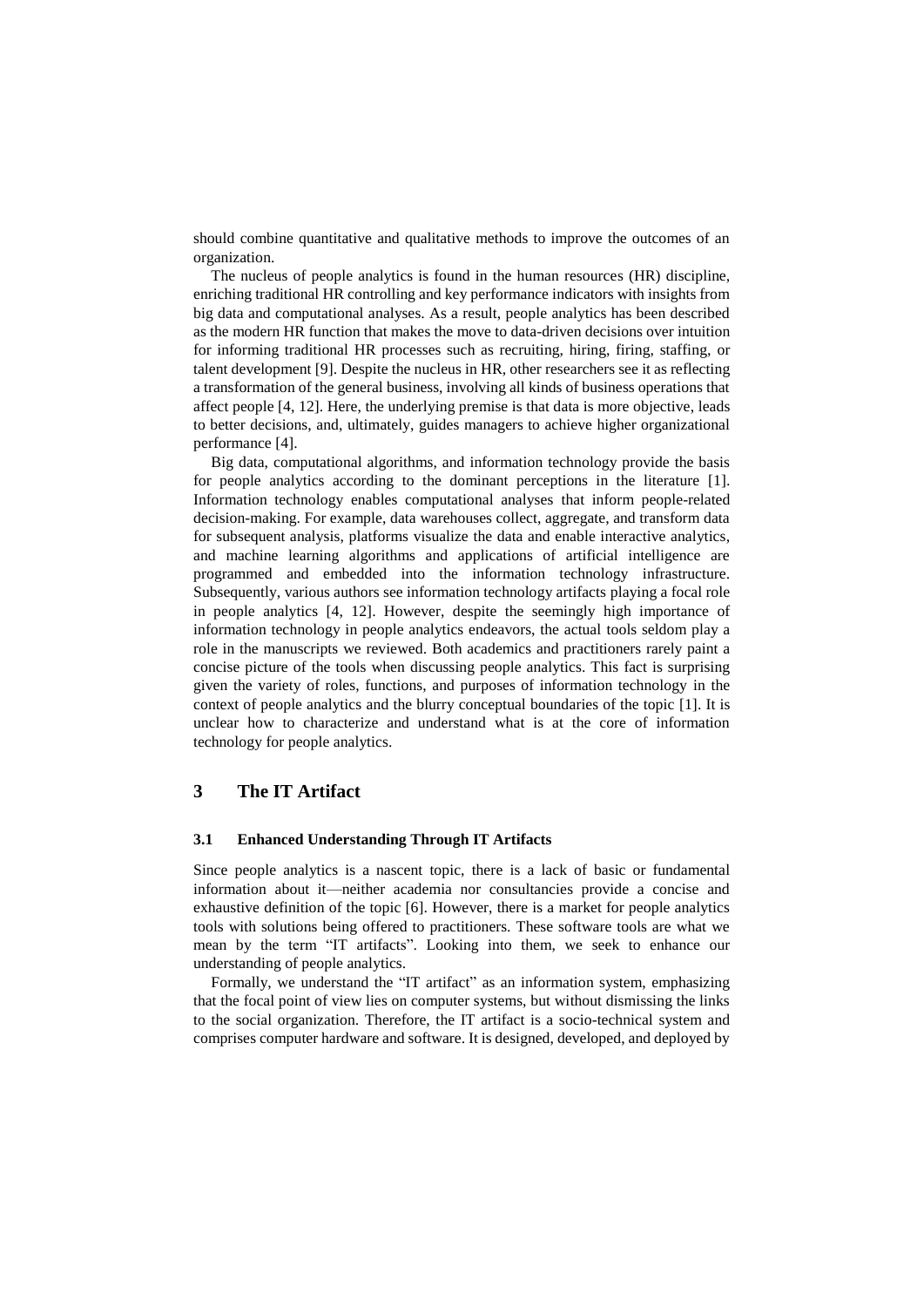humans imbued with their assumptions, norms, and intentions, and embedded into an organizational context [10].

How does a look into the IT artifact help? In 2010, Schellhammer [16] has recalled repeated requests over the years to put the IT artifact back into the center of research, inter alia, Orlikowski & Iacono [10], Alter [17], Benbasat and Zmud [18], and Weber [19]. It has been criticized that the IT artifact is "taken for granted" [10] as a black box, and treated as an unequivocal and non-ambiguous object [18]. However, the IT artifact is far from a stable and independent object. It is a dynamic socio-technical system that evolves over time, embedded into the organization, and linked to people and processes. IT artifacts come in many shapes and forms. Not inquiring the variety of the IT artifact and acknowledging its peculiarities means missing out and not understanding the implications and contingencies of the IT artifact for individuals and organizations [10]. Corollary, making sense of the IT artifact helps to inform our understanding of technology-related organizational processes and phenomena. Furthermore, understanding the implications of IT artifacts helps to build better technology in the future [10].

However, already 20 years ago, Orlikowski & Iacono [10] have claimed that defining the IT artifact is being left to practitioners and vendors, and we see an analogous situation with the nascent field of people analytics, today. People analytics is driven by practitioners and vendors, who propagate their understanding through their tools and services. They offer different tools varying in purpose and functionality under the term "people analytics", leading to conceptual ambiguity and confusion. Little academic research has sought to clear up and provide a consistent theoretical foundation [1]. This is crucial as the plurality of IT artifacts in people analytics yields different organizational implications depending on context, situation, and environmental factors. For example, legal issues depend on the country where people analytics is deployed, and privacy issues depend on the data being collected and aggregated. Anonymized analyses may be allowed, while personalized data collection may be prohibited. Depending on the organizational culture, different IT artifacts in people analytics might be welcomed or met with resistance [17]. The implications do not only refer to intended outcomes of implementing people analytics but also the unintended and side effects [1, 10]. One example is algorithmic bias and discrimination, where algorithms trained on historical data reproduce existing stereotypes [4]. A deep understanding of the IT artifact in people analytics allows judgement of the associated risk of running it [17]. Especially, since people analytics is a topic of utmost sensitivity due to data protection and privacy concerns.

#### **3.2 The IT Artifact in People Analytics**

Motivated by the lack of basic information about people analytics, exacerbated by the ambiguity in definition and the plurality of solutions offered, we seek to address this repeated call in the context of people analytics. We look at the IT artifact in people analytics to enhance our understanding of the topic.

Implicit assumptions of the IT artifact in people analytics presume a tool view of technology with an intended design [10] and focus on enhancing the performance of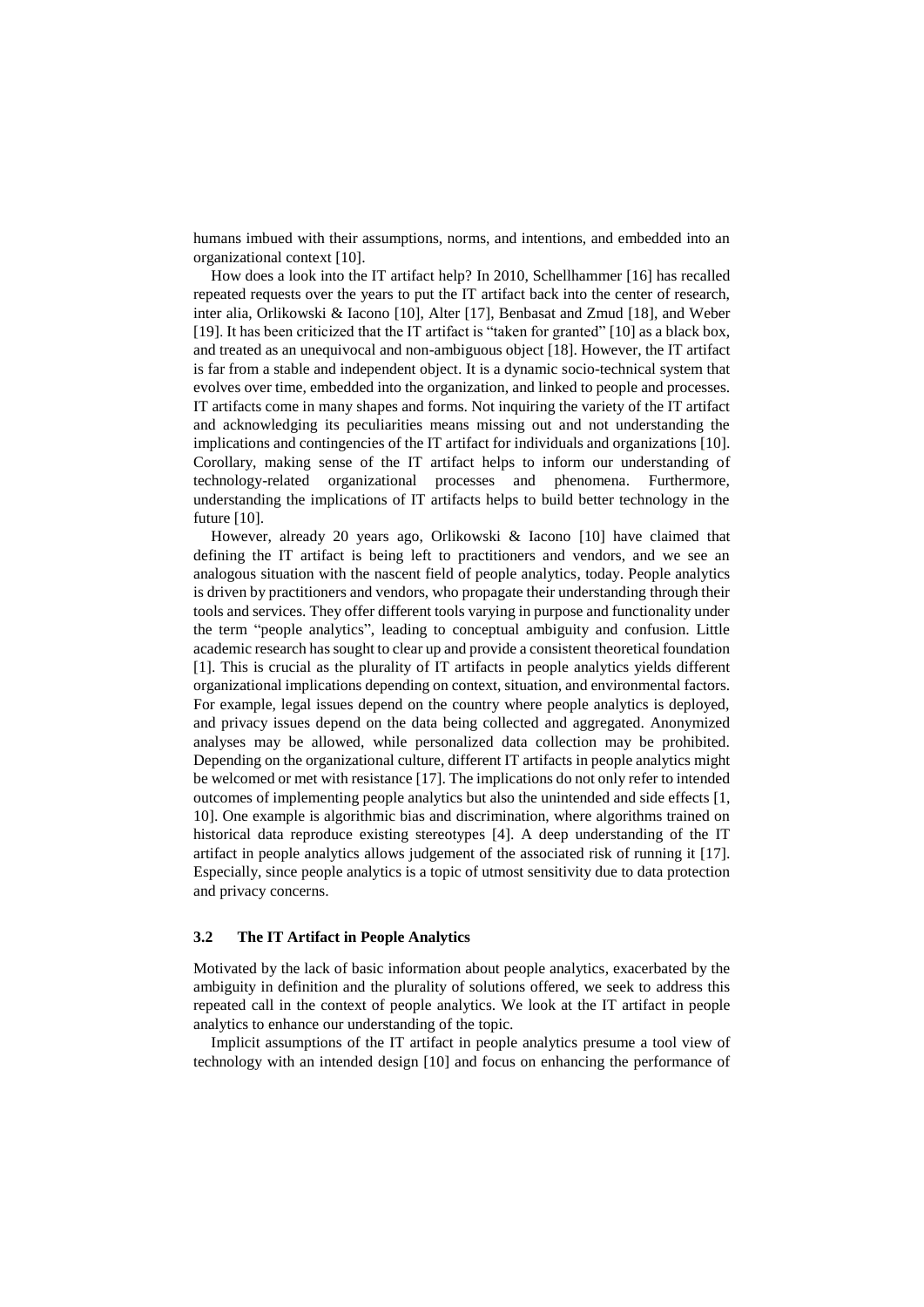people-related organizational processes and optimizing their outcomes [12]. At the same time, the manuscripts we reviewed in the literature show an absence of explicitly depicting the IT artifact and its underlying assumptions. So far, practitioners' literature primarily focuses on maturity frameworks and high-level recommendations, while the scholarly literature provides commentaries and overviews [9]. There is a lack of deep dive into the design and the underlying assumptions of IT artifacts by scholars and consultancies alike. It is unclear how IT artifacts fulfill the proclaimed promises of people analytics to improve people-related organizational outcomes, and what the implications of different IT artifacts in people analytics are on organizational processes. Alter [17] encourages to pop the hype bubble: How do people analytics tools actually change the organization in a meaningful way and deliver business impact?

Understanding and organizing what we know about the IT artifacts in people analytics helps to address this knowledge gap [17]. To this end, Alter [17] suggests investigating different types of IT artifacts. Through learning about IT artifacts, we seek insights into the underlying assumptions and mental conceptions that practitioners hold on how people analytics functions in practice. Therefore, our study aims to distinguish IT artifacts of people analytics into five archetypes to capture the diverging conceptions in the field.

We refer to the use of the word "archetype" by Rai [20]. In our understanding, an archetype is a prototype of a particular system that emphasizes the dominant structures and patterns of said system. The archetype depicts the "standard best example" of a particular conception of people analytics. We refrained from using the word "categories" because the differences between archetypes are neither exhaustive nor distinct. Instead, [Figure 1](#page-8-0) demonstrates the overlaps between the archetypes.

## **4 Methods**

#### **4.1 Identifying the Tools—Monitoring Social Media**

We identified a long list of people analytics software vendors. The list was curated by monitoring influencers (e.g., David Green, the People Analytics and Future of Work Conference), mailings lists (insight222, myhrfuture, Gartner), and posts tagged with people analytics on social media platforms (LinkedIn, Twitter) in the period from August to December 2019. While monitoring, we continuously updated a list with all the mentioned tools in the context of people analytics. We tried to be as inclusive as possible. For the long list, we included all platforms which have been labelled as people analytics, because we sought to describe what the practitioners understand as people analytics—not our understanding. Accordingly, our list contained general-purpose platforms. Although these platforms are reported in the results section for completeness sake, we dismissed them for the discussion, as learning about people analytics from general-purpose platforms is limited. For example, we included PowerBI but did not discuss it further.

We cleansed the long list by filtering vendors who did not provide sufficient information. We ended up with a shortlist of 41 vendors. Most of them are small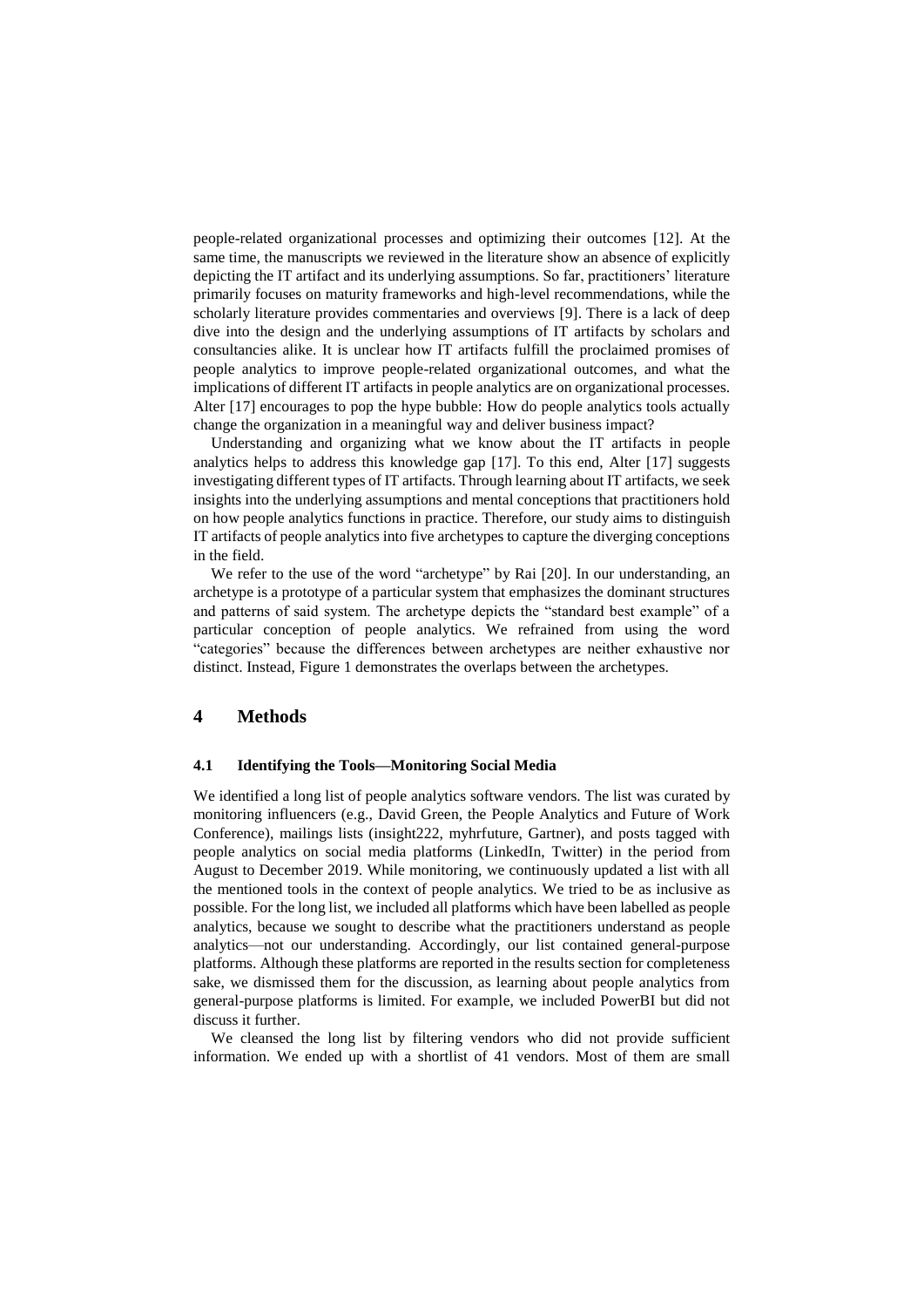enterprises specialized in people analytics and only offer one particular tool, but the list also includes Microsoft, SAP, and Oracle (see Figure 1).

To gather information about the IT artifacts, we screened the vendors' websites employing three search strategies based on keywords. Primarily, we tried to use (1) t*he search function of the website*. Because the majority of websites did not have a search function, we included (2) *Google's site search function* (e.g., "site: http://example.com/ HR "analytics"). Since a Google search provides many irrelevant results (similar to Google Scholar), we also (3) *manually navigated the websites and looked for relevant information based on keywords*. The keywords were "People Analytics", "HR/Human Resources Analytics", "Workplace Analytics", "Workforce Analytics", and "Social Analytics Workplace". Following hyperlinks was conducted ad-hoc and based on intuition, because each vendor named or positioned the relevant sections of the websites differently.

#### **4.2 Analysis and Coding Scheme**

We sorted the people analytics IT artifacts into five archetypes based on a coding scheme adapted from a previous study [1]. The coding scheme is agnostic to the search approach and can be used for a web search or a traditional literature review. We used only five of the nine dimensions because the remaining four dimensions were irrelevant to our study. They referenced meta information (e.g., what term is being used), or did not apply to our type of material (e.g., authors and journal are not helpful for analyzing vendors' websites). The five dimensions we used are: *methods*, *stakeholders*, *outcomes*, *data sources*, and *ethical issues*. These five dimensions elucidate the mental conception underlying people analytics tools, highlighting the implicit assumptions about people analytics and the role of IT held by the vendors.

The *methods* dimension describes what procedures and computational algorithms are implemented in the people analytics IT artifacts. The *stakeholders* address the driving sponsors, primary users, and affected people (= the people from whom data is collected). The *outcomes* depict the purpose of the IT artifact (i.e., what organizational processes or decisions are informed). The *data sources* refer to the kind of data that is collected for the analysis (e.g., quantitative digital traces, surveys, or qualitative observations). The *ethical issues* expose what and how unintended effects and ethical issues of privacy, fairness, and transparency are discussed by the vendors and dealt with in the software.

While the coding scheme provides the dimensions, it does not include concrete codes within each dimension. As a result, we sorted IT artifacts into five archetypes based on an explorative two-cycle coding approach (following [21]). During the first cycle, two researchers independently generated codes from the software descriptions inductively. The first cycle yielded a diverging set of codes that differed in syntax (the words being used as the codes) and semantics (what was meant by the codes). During the second cycle, the same two researchers jointly resolved all non-matching codes to generate the final set of codes. From the final set of codes, we derived the archetypes intuitively.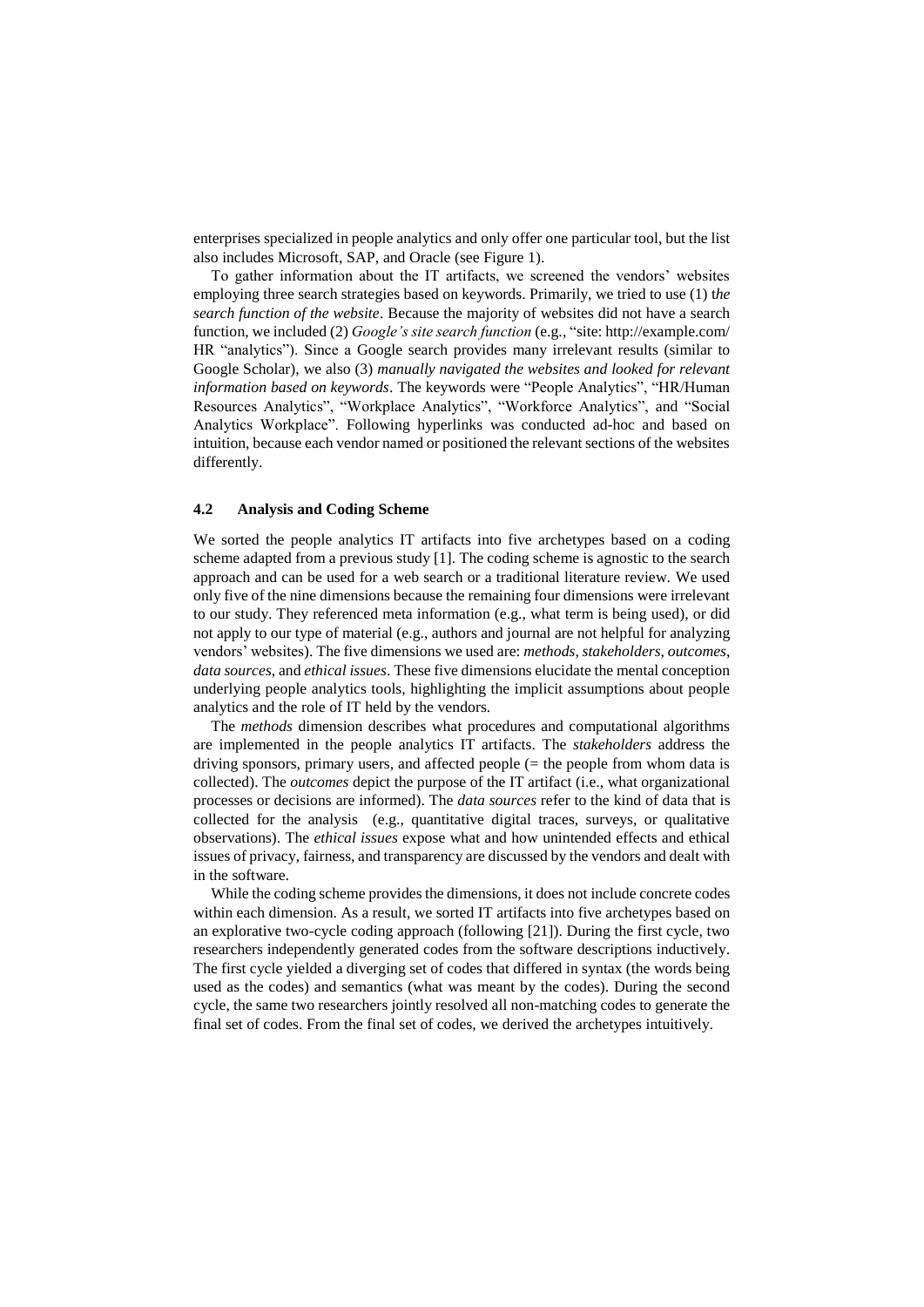## **5 Results**

We identified 41 relevant vendors for people analytics software, sorted them into the dimensions, and derived five archetypes: *technical monitoring*, *technical platform*, *employee surveillance*, *social network analytics* (SNA), and *human resources analytics* (HRA). The latter two categories are overlapping, with tools that provide both human resources and social network analytic capabilities. Additionally, HRA tools fall in either of two subcategories, *individual self-service and improvement* or *managerial HR* tools.

The results in this manuscript aggregate the prevalent and shared characteristics of the archetypes, but do not go into fine-granular details about each tool. However, we provide an accompanying wiki-esque website that provides the full details for each software tool<sup>7</sup>.



**Figure 1**. Surveyed People Analytics Tools and Archetypes

#### <span id="page-8-0"></span>**5.1 Archetype 1: Employee Surveillance**

-

"Interguard Software" and "Teramind" fall into the first archetype *employee surveillance* ( $N = 2$ ). Both are based on the concept of monitoring employees by invasive data collection and reporting, going as far as continuously tracking the employees' desktop screen. The IT artifact comprises two components: first, a local sensor that is deployed on each device to be tracked [14]. Such sensors collect fine granular activity data, enabling complete digital surveillance of the device and its user. The second component is an admin dashboard, which is provided as a web-based

<sup>7</sup> The website is available at:<https://johuellm.github.io/people-analytics-wiki/>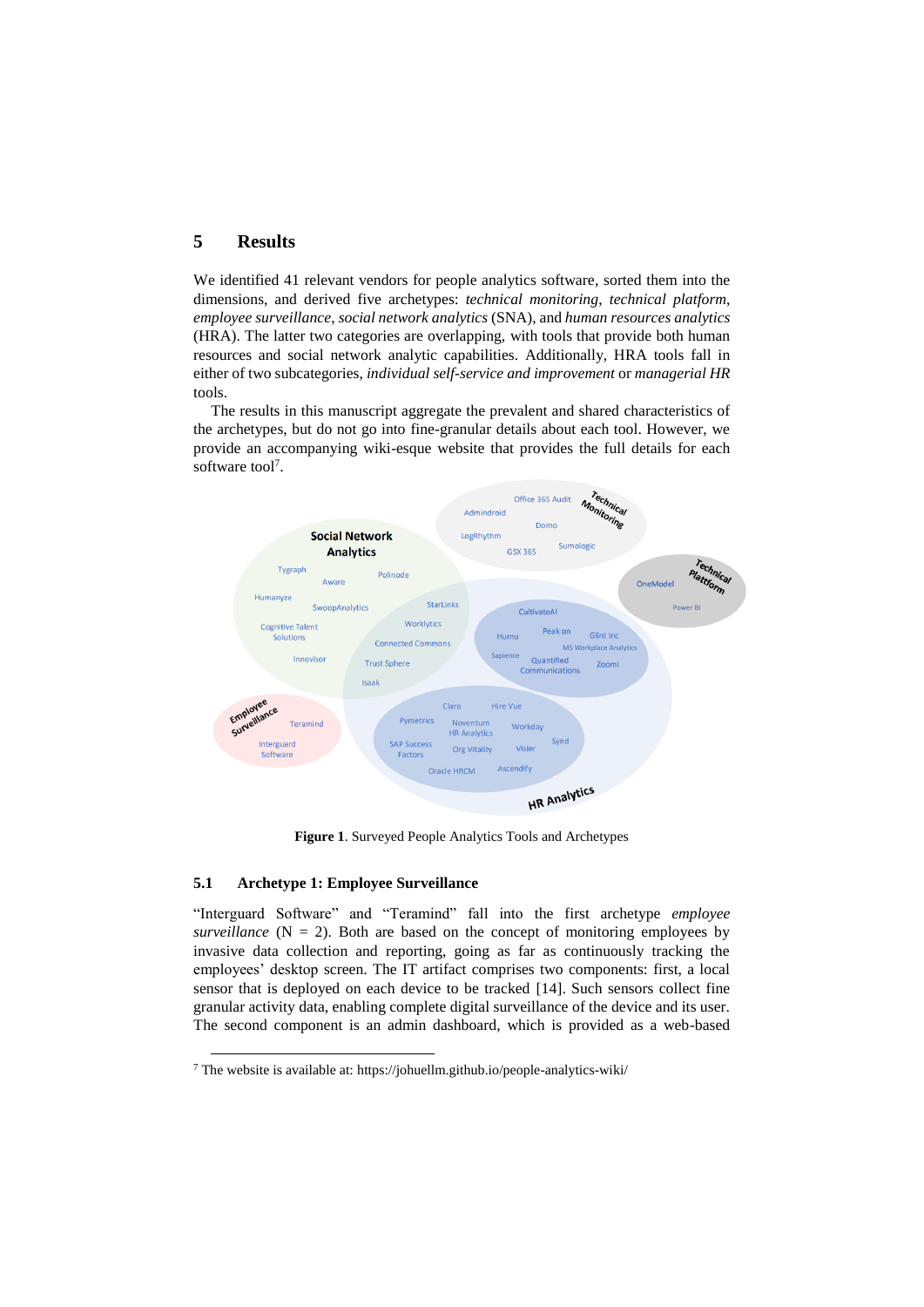application. Such an application offers visualization and benchmarking capabilities to compare employees based on selected performance metrics. The espoused goals of employee surveillance are not only the improvement of performance outcomes but also ensuring employee compliance with company policies. For example, "Teramind" offers notifications to prevent data theft and data loss. Qua definition, the tools target and affect the individual employees who are being monitored. There is a lack of discussion on potential side and unintentional effects. Severe privacy issues, infringements and violations of the European Union General Data Protection Regulation (GDPR) [22], as well as negative effects of surveillance and invasive monitoring of employees are not discussed [3, 4].

#### **5.2 Archetype 2: Technical Platforms**

"Power BI" and "One Model" are *technical platforms* (N = 2), offering the tools and infrastructure needed to conduct analyses without providing predefined ones. Users can conduct analyses of any kind on these platforms, including people analytics. Addressed users are analysts and developers implementing analyses based on visualizations, dashboards, connecting various data sources (e.g., human resources information systems), or digital traces. Promises of the tools include supporting analyses and facilitating the generation of meaningful insights related to the business and its employees. The tools are general and, therefore, do not only cater to people analytics projects. Hence, learning about people analytics from them is limited, and we dismiss them for the discussion section. However, we included these tools in the results despite the lack of specific information on people analytics, since they were part of our initial long list of people analytics software vendors. We only cleansed the long list by filtering vendors, who did not provide sufficient information to be coded (as outlined in subchapter 4.1).

#### **5.3 Archetype 3: Social Network Analytics**

The overall goal of *social network analytics* tools  $(N = 12)$  is to analyze the informal social network in the organization by highlighting the dyadic collaboration practices that are effective and improving those practices that are ineffective. The espoused goals by the vendors are the optimization of communication processes to increase productivity, and identifying key employees to retain. Other goals range from monitoring communication for legal compliance to creating usage reports for data governance. A subset of tools allows managers to identify the informal leaders and knowledge flows in the organization, accelerating change, collaboration, and engagement, promising a better alignment and coherence in the leadership team. All SNA tools apply quantitative social network analysis, computing graph metrics over dyadic communication actions. Herein, the communication actions are considered edges, whereas the employees are represented by nodes. Further means include the analysis of content data by natural language processing such as sentiment analysis, or topic modeling, and other machine learning approaches. Besides, traditional null hypothesis significance testing (NHST) is applied on the social network data to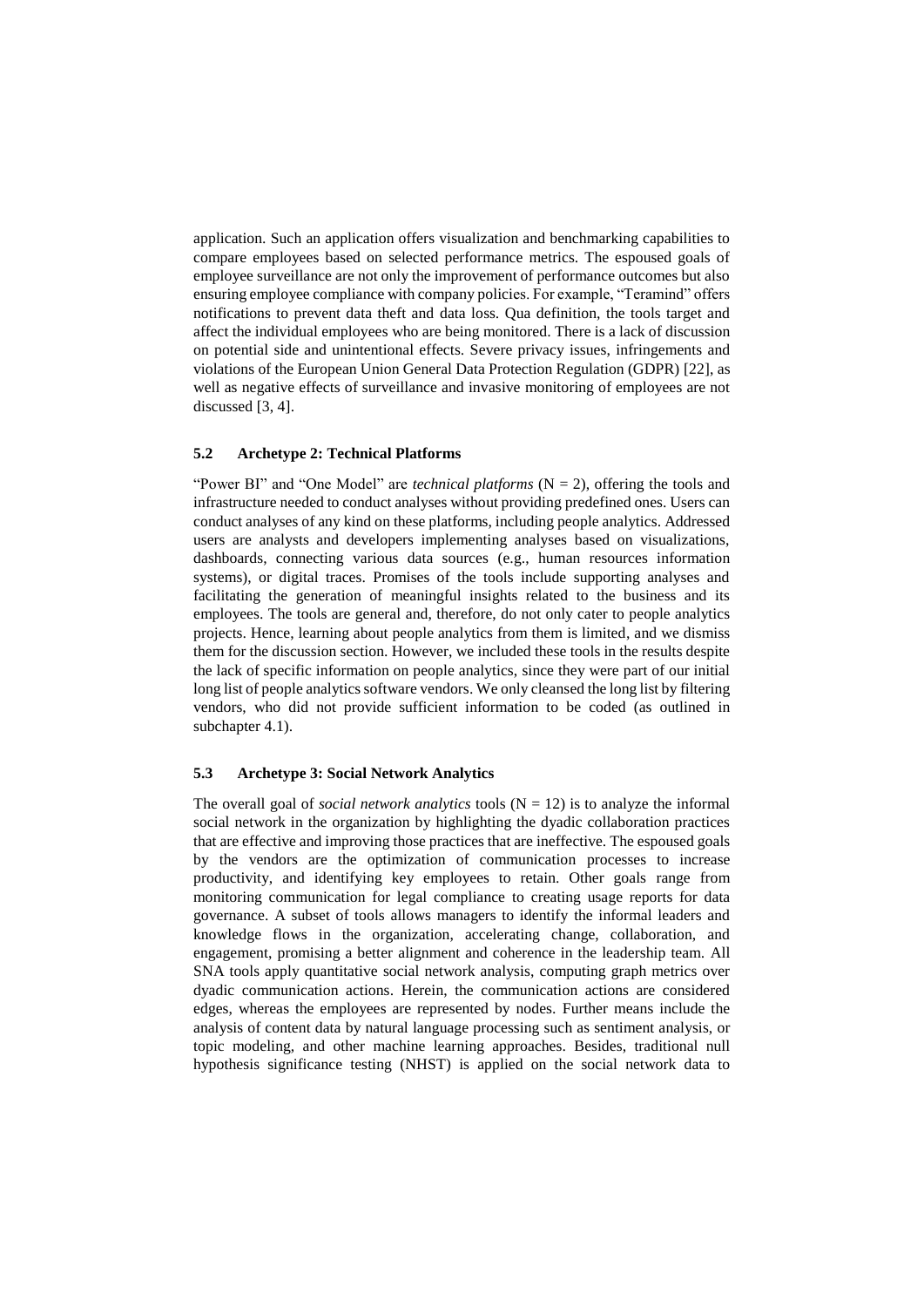illuminate causal effects in the dyadic collaboration data. As data sources, digital traces from communication and collaboration system logs, surveys, master data, network data, and Microsoft365 data are used to perform analyses that can be conducted on individual, group, and organizational levels. In the context of SNA tools, especially security and privacy issues as well as GDPR violations emerge as ethical issues, since sensitive communication data is being investigated.

#### **5.4 Archetype 4: Human Resources Analytics**

*Human resources analytics* tools  $(N = 24)$  generally fall in either of two subcategories, (1) *individual self-service and improvement* or (2) *managerial HR* tools.

Eight HRA tools are categorized as *individual self-service and improvement*. These tools are used by employees or leaders and managers for evaluating and improving their current habits, (collaboration) practices, leadership, functional or business processes, and skills, increasing productivity, effectiveness, engagement, and wellbeing, handling organizational complexity and change, and reducing software costs. To reach their goals, *individual self-service and improvement* tools use pulse surveys, nudges, dashboards, reports, partially enriched with data from devices across the organization (e.g., work time, effort, patterns, processes), machine learning, visualization, logs from communication and collaboration systems, video recordings (not video surveillance), learning management systems, and Microsoft365 data. Afterward, analyses can be conducted on the individual and/or group level.

Eleven HRA tools fall in the second category *managerial HR*. These tools are concerned with the management of human assets, including talent management and hiring, general decisions on workforce planning, and the management of organizational change and are provided by the HR department. Their level of analysis can be the individual, group, and organizational level and methods range from machine learning to predictive analyses, voice analyses, as well as reporting, surveys, and visualizations. Data sources come from multiple systems and range from HR (information systems), financial, survey, and psychometric data, to cognitive and emotional traits as well as videos and voice recordings (not surveillance). Moreover, as outlined in Figure 1, five tools exist which we classify as both, SNA and HRA tools, since they provide social network as well as human resources analytics capabilities. The goals of these tools range from decision-making around people at work, gathering insights (e.g., collaboration patterns, engagement, and burnout) to drive organizational change, developing and improving performance and wellbeing of high performers in the organization, and deriving insights to enhance employees' experiences and satisfaction. To provide insights, all SNA-HRA tools apply social network analyses which are based on logs from communication and collaboration systems, and, additionally, some of the tools make use of pulse surveys. The analyses are performed on individual, group, and organizational levels. Typically, the stakeholder is only the HR department, although some tools target general management.

Like in SNA, security and privacy issues as well as GDPR non-conformity result as ethical issues for all (SNA-)HRA tools. As people analytics as human resources analytics are designed and implemented by humans, discrimination, bias, and fairness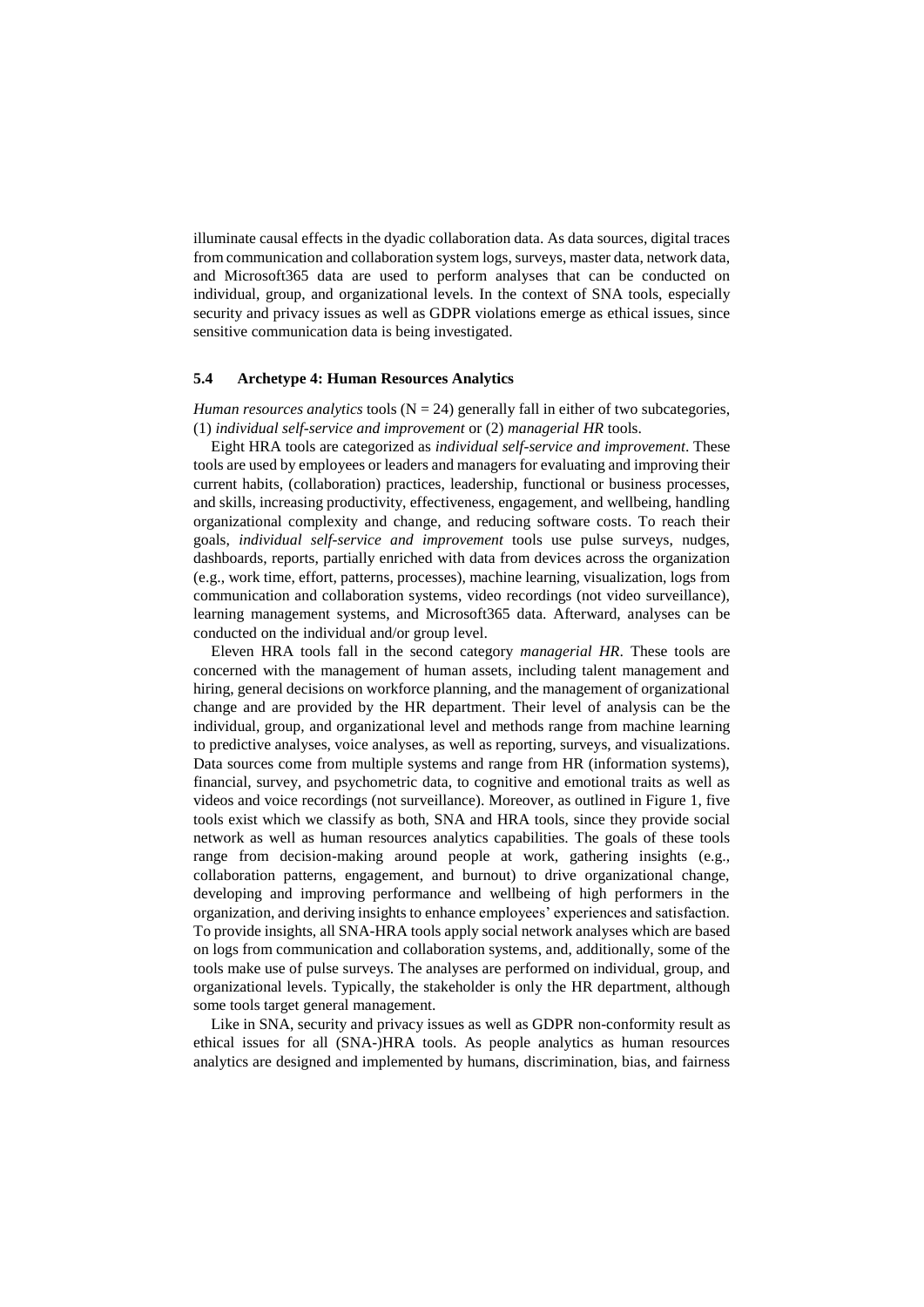(e.g., in hiring, firing, and compensation), as well as the violation of individual freedom and autonomy, and the stifling of innovation are additional issues.

#### **5.5 Archetype 5: Technical Monitoring**

*Technical monitoring* tools  $(N = 6)$  aim for reducing IT spending, timesaving by employing prebuild dashboards, anticipating and decreasing technical performance issues (e.g., latency, uptime, routing), reducing time2repair, identifying cyber threats, ensuring security and compliance, increasing productivity, and troubleshooting. Insights are generated by visualization (as a dominant method), machine learning, descriptive analyses, nudges, and the evaluation of sensors which are deployed to different physical locations or network access endpoints. The level of analysis mostly concerns technical components but the individual, organizational, and group level can be considered as well. Stakeholders range from IT managers, system admins*,* data science experts, and analysts to security professionals. As data sources, custom connectors, as well as sensor, log, and Microsoft365 data are employed. Security and privacy concerns emerge as ethical issues, because employees' behaviours can be tracked through monitoring physical devices.

## **6 Discussing Two Archetypes of People Analytics**

Discussing people analytics against the theoretical backdrop of the topic in the information systems literature is futile, because there is not a coherent conception available [1, 6]. Instead, we relate the two main archetypes to the established discourse on social network and human resources analytics, respectively. Comparing people analytics with the two research areas enables us to understand two different facets of the phenomenon and opens avenues for future research. Vice versa, the insights from our discipline can inform people analytics in practice.

We cannot learn about the contingencies and mental conceptions of people analytics from the three archetypes *technical monitoring* (N = 6), *technical platform* (N = 2), and *employee surveillance*  $(N = 2)$ , as they are too general to provide relevant insights. They account for less than  $25\%$  (N = 10) of all tools which we examined. Instead, we focus on the two archetypes *social network analytics* (N = 12) and *human resources analytics*  $(N = 24)$  tools and their implications for people analytics to contribute to a better understanding of the topic. We map our results to the five dimensions of the coding scheme (methods, stakeholders, outcomes, data sources, ethical issues), which we adopted. Apart from the ethical issues, we elaborate on further concerns that occur in the field of SNA and HRA.

#### **6.1 People Analytics as Social Network Analytics**

Social network analytics is a prominent topic in the information systems discipline, with multiple authors providing comprehensive literature overviews [23–26]. Central questions are shared with *people analytics as social network analytics* and include, inter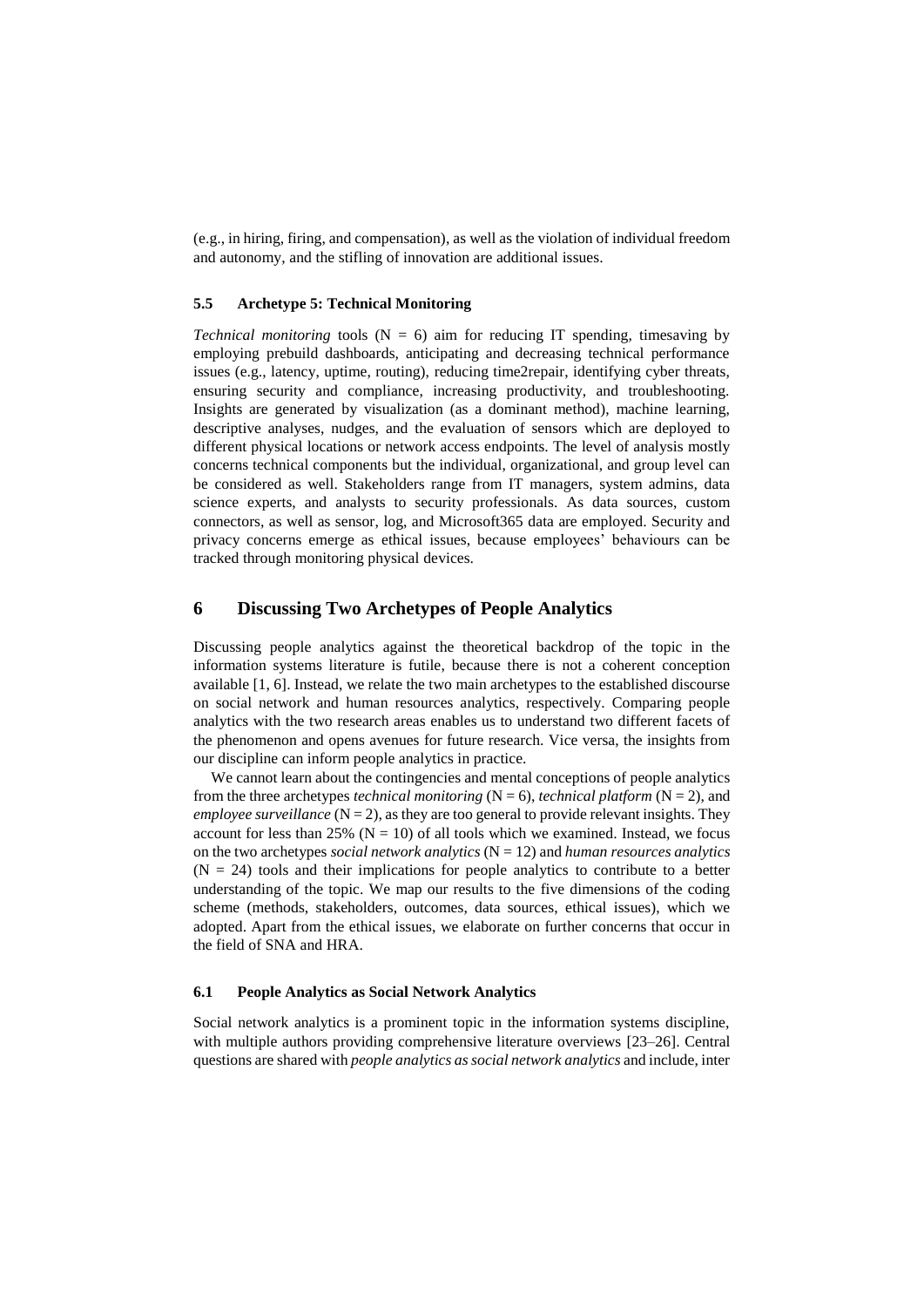alia, knowledge sharing [27, 28], social influence, identification of influencers, key users and leaders [29, 30], social onboarding [31], social capital, shared norms and values [32], and informal social structures (see [Table 1\)](#page-12-0). Methods employed include sentiment analysis and natural language processing [33, 34], qualitative content analysis [35], and calculation of descriptive social network analysis measures— Stieglitz et al. provide an overview of the methods [36, 37]. Contrary, *people analytics tools*focus exclusively on quantitative approaches. In social network analytics research, privacy is a rare concern, since data is often publicly available in the organization (for enterprise social networks and public chats), and sensitive private data is often excluded in favor of deidentified metadata such as the network structure. Validity concerns are seldom discussed by the vendors of people analytics tools, whereas it presents an active topic in the information systems discipline.

In *people analytics as social network analytics*, the relevant data sources are digital traces from communication and collaboration systems [14, 24], as well as tracking sensors such as Humanyze sociometric badge [38, 39]—the same as in research.

| <b>Dimension</b>    | <b>People Analytics as Social</b>      | <b>Social Network Analytics in Information</b> |
|---------------------|----------------------------------------|------------------------------------------------|
|                     | <b>Network Analytics</b>               | <b>Systems</b>                                 |
| Methods             | Social Network Analysis, Natural       | Social Network Analysis, Natural               |
|                     | <b>Language Processing (Sentiment</b>  | Language Processing (Sentiment Analysis,       |
|                     | Analysis, Topic Modelling), Null       | Topic Modeling) [33, 34], Qualitative          |
|                     | <b>Hypothesis Significance Testing</b> | Content Analysis [35]                          |
| <b>Stakeholders</b> | Managers, Employees                    | Managers (e.g., $[40]$ )                       |
| <b>Outcomes</b>     | Productivity, Key Employees,           | Knowledge Sharing [27, 28], Influencers,       |
|                     | Informal Leaders, Knowledge            | Informal Leaders [29, 30], Onboarding          |
|                     | Flows, Compliance                      | [31], Social Capital, Shared Norms [32]        |
| Data Sources        | Digital Traces                         | Digital Traces, Surveys [14, 24]               |
| Ethical Issues      | Privacy                                | Privacy [3], Validity $[14, 41]$               |
| and Concerns        |                                        |                                                |

<span id="page-12-0"></span>**Table 1.** Comparing People Analytics as Social Network Analytics to Information Systems

The methods, data sources, and goals of the analysis are shared among practice and academia. However, the lack of discussion on the side effects is standing out, in particular the missing transparency about the validity of the tools' analyses. This reflects the question of whether people analytics tools fulfill the vendors' promises.

With digital traces we only observe actions that are electronically logged [14]. The traces represent raw data, basic measures on a technical level which are later linked to higher-level theoretical constructs [42]. Hence, they only provide a lens or partial perspective on reality [43]. Digital traces only count basic actions as they do not include any context [14, 40]. The data is decoupled from meta-information such as motivation, tasks, or goals, and often only includes the specific action as well as the acting subject [44]. As digital traces are generated from routine use of a particular software or device [14], different (1) usage behaviors, (2) individual affordances, or (3) organizational environments affect the interpretation and meaning of digital traces [41, 43]. For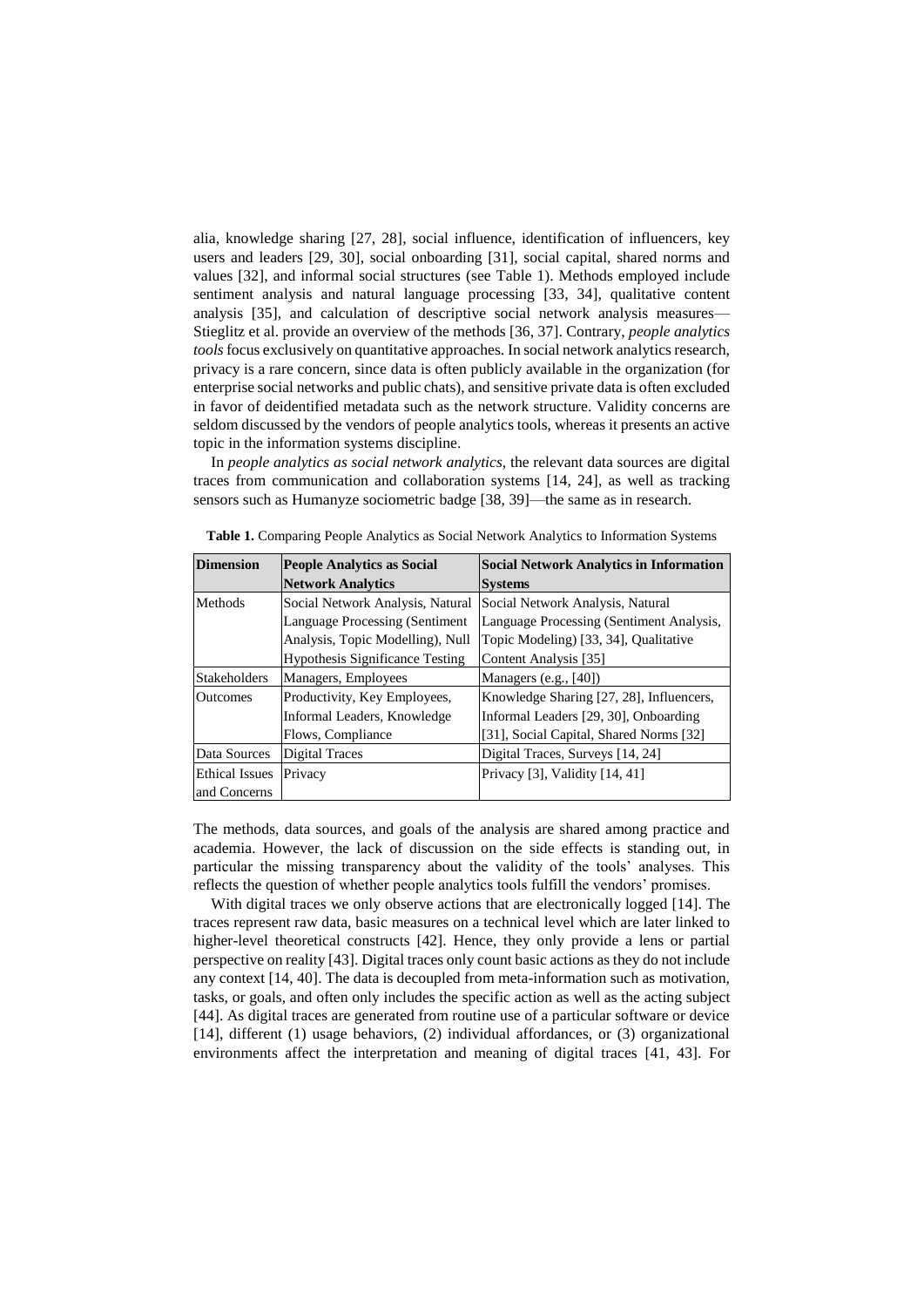example, the estimation of working hours based on emails is only feasible if sending emails constitutes a major part of the workday [40].

Furthermore, from digital traces being technical logs also follows that they "do not reflect people or things with inherent characteristics" [43]. Instead, digital traces should be considered as indicators pertaining to particular higher-level theoretical constructs [32, 45]. However, drawing theoretical inferences without substantiating the validity and reliability of digital traces as the measurement construct is worrisome [45]. Operationalization through digital traces still remains a mystery in the field of people analytics and conclusions about organizational outcomes should be met with skepticism and caution. In contrast to social network analytics, despite the collected data typically being deidentified, the problem of reidentification does exist [46] and privacy is, therefore, a severe concern for people analytics. Besides, security and informational self-determination issues [4, 22], surveillance capitalism [47], labor surveillance [48], the unintentional use of data, as well as infringements and violations of the GDPR are central concerns.

#### **6.2 People Analytics as Human Resources Analytics**

Human resources analytics has been dubbed the next step for the human resources function [9], promising more strategic influence [12]. The surveyed tools focus on machine learning, multivariate null hypothesis significance testing, descriptive reporting, and visualizations of key performance indicators. Similar topics are being discussed in the scholarly literature on human resources analytics [12, 49]. Typical stakeholders include human resources professionals as the driving force behind people analytics and the employees—or potential recruits—as the subjects being analyzed. Promised outcomes by the IT artifact vendors include productivity benefits, engagement, and wellbeing of employees, as well as improving the fundamental processes of the human resources function. The vendors advertise a vision of empowered human resources units that gain a competitive advantage through the application of people analytics [12]. Contrary, the academic literature on human resources analytics sticks to the focus on improving the fundamental human resources processes [9, 49].

Unintended effects are seldom addressed by the vendors, whereas they pose a prominent topic in the pertinent discussions around people analytics. Some vendors remark their compliance with the European Union's general data protection regulation but are not transparent about their algorithms, potential discrimination, and bias, as well as validity issues [1, 3, 4]. Conversely, these topics pose shared concerns to scholars in the information systems discipline (see [Table 2\)](#page-14-0).

Algorithms and tools are designed and implemented by humans and, as a result, bias may be included in the design or imbued in the implemented software [4]. Machine learning algorithms that learn from historical data, may reproduce existing stereotypes and biases  $[4, 5]$  (e.g., the amazon hiring algorithm<sup>8</sup>). The target metrics and values are

-

<sup>8</sup> <https://www.reuters.com/article/us-amazon-com-jobs-automation-insight-idUSKCN1MK08G> (accessed 2020-12-30).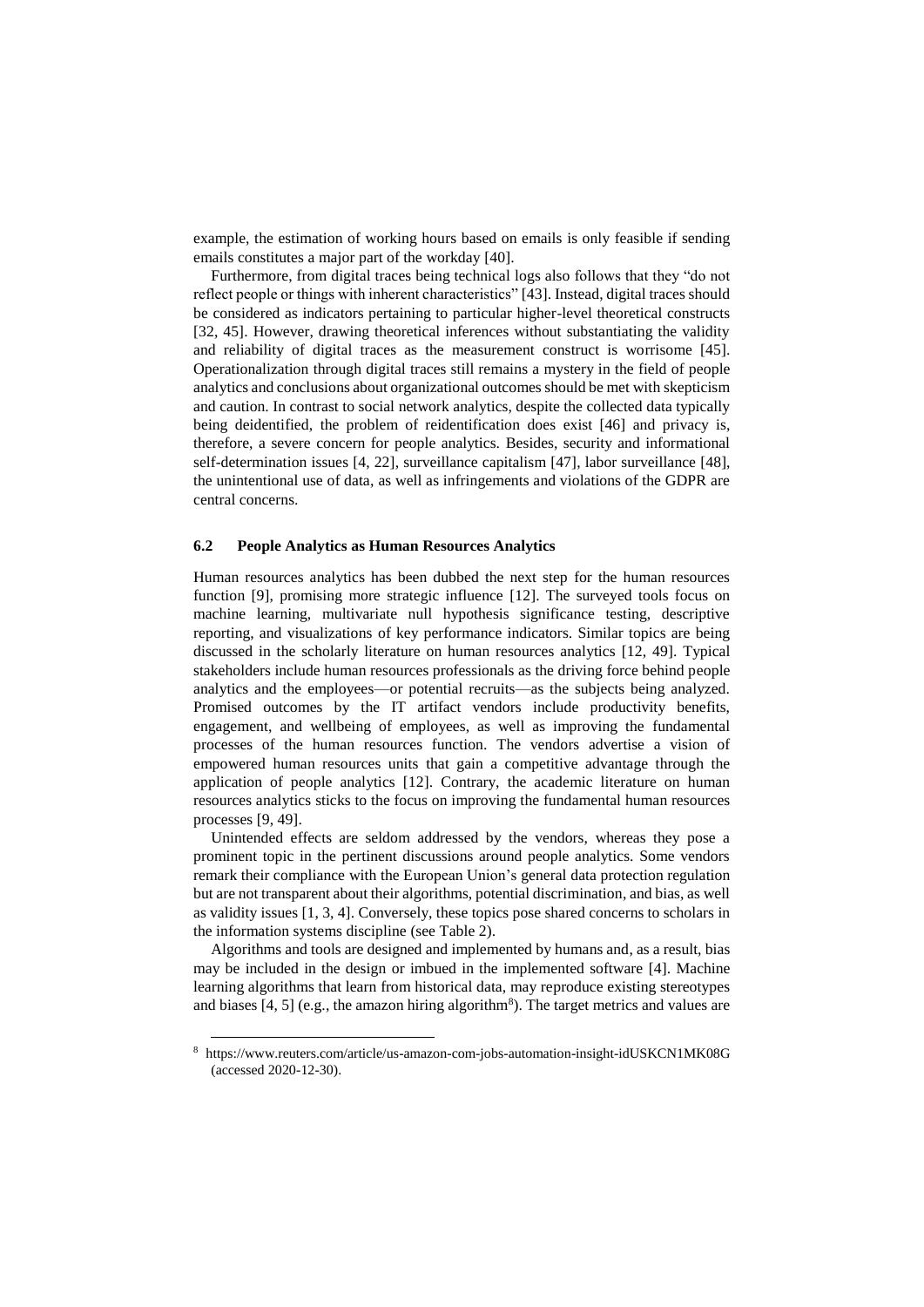defined by the managers and their underlying values and norms, and may lead to the dehumanization of work, only relying on numbers that matter [50]. Privacy is paramount when digital traces are concerned [48]. An increasing volume of data may lead to increased privacy concerns. Secondary, non-intended use of the data for analysis purposes that were unknown at the time of data collection increases privacy concerns [51, 52]. In general, people analytics is subject to legal scrutiny [22].

| <b>Dimension</b>      | <b>People Analytics as Human</b>            | <b>Human Resources Analytics in</b>      |
|-----------------------|---------------------------------------------|------------------------------------------|
|                       | <b>Resources Analytics</b>                  | <b>Information Systems</b>               |
| Methods               | Null Hypothesis Significance                | Multivariate Statistics, Visualizations, |
|                       | Testing, Descriptive Reporting,             | Descriptive Metrics, Predictive          |
|                       | <b>Visualizations, Predictive Analytics</b> | Analytics [2, 12, 49]                    |
| <b>Stakeholders</b>   | Human Resources Managers,                   | Managers, Business Units [12]            |
|                       | Employees                                   |                                          |
| Outcomes              | Productivity, Engagement,                   | <b>Strategy Execution, Competitive</b>   |
|                       | Wellbeing, Improvement of Human             | Advantage [12], Human Resources          |
|                       | <b>Resources Processes</b>                  | Processes (Recruiting, Training,         |
|                       |                                             | Staffing), Effectiveness, Efficiency,    |
|                       |                                             | Engagement [9, 12, 27, 49]               |
| Data Sources          | (Pulse) Surveys, Psychometrics,             | Surveys, Interviews [12], Digital        |
|                       | Human Resources Information                 | Traces [6, 40]                           |
|                       | Systems, Digital Traces                     |                                          |
| <b>Ethical Issues</b> | Privacy                                     | Privacy [4, 6], Discrimination and Bias  |
| and Concerns          |                                             | $[3, 5, 50]$ , Validity $[9, 40]$        |

<span id="page-14-0"></span>**Table 2.** Comparing People Analytics as Human Resources Analytics to Information Systems

## **7 Conclusion**

We monitored social media to identify and analyze 41 people analytics IT artifacts by focusing on the five dimensions methods, stakeholders, outcomes, data sources, and ethical issues. The dimensions were adapted from a coding scheme of a previous work [1]. We coded the tools based on the dimensions and derived five archetypes, namely *employee surveillance*, *technical platforms*, *social network analytics*, *human resources analytics*, and *technical monitoring*, and outlined their specific properties for each dimension. These archetypes contribute to understanding people analytics in practice.

We elaborated on the two main archetypes *social network analytics* and *human resources analytics* by illuminating people analytics through a research-oriented perspective, which enabled us to better comprehend the core of people analytics and the underlying role of information technology. Vice versa, the insights from these research areas can inform people analytics professionals. These comparisons offered us a critical view on potential issues with people analytics, popping the hype bubble and addressing validity, privacy, and other issues underlying the promises of the vendors. To this end, we explained which established discourse in the information systems discipline provides relevant knowledge for practitioners.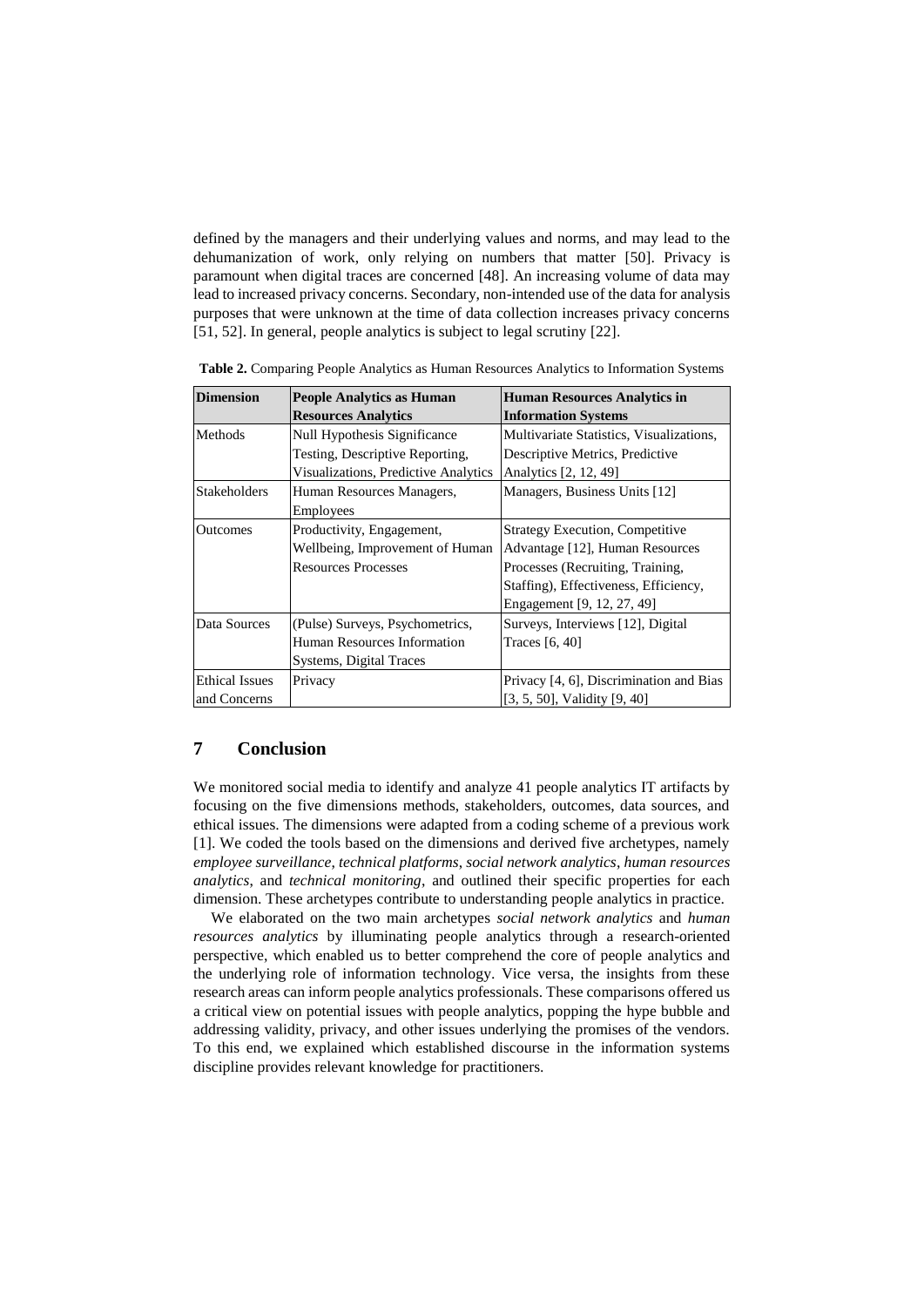Despite having conducted a thorough research approach, our study is subject to limitations. First, we only looked at 41 vendors in a dynamic field, where new vendors may come to life every other month. Second, we only analyzed the publicly available documents and information provided by the vendors. Third, although the coding was performed by two independent researchers, it is still a subjective matter.

Our study makes an important contribution toward establishing a mutual understanding of people analytics between practitioners and academics. The derived archetypes can act as a starting point for stimulating future projects in research and practice. Based on the derived archetypes, the inquiry can be extended into selected topics of validity and privacy among others. Vendors should be transparent about the methods and how the proclaimed goals are supposed to be achieved. They should clearly address unintended side effects and potential issues with privacy and validity. Consequently, a critical assessment of whether people analytics tools deliver the value that they promise is required.

#### **8 Acknowledgements**

We thank Laura Schümchen and Silvia Jácome for their support in analyzing the data and Oliver Lahrmann for programming the first version of the website.

## **References**

- 1. Hüllmann, J.A., Mattern, J.: Three Issues with the State of People and Workplace Analytics. In: Proceedings of the 33rd Bled eConference. pp. 1–14 (2020).
- 2. Levenson, A., Pillans, G.: Strategic Workforce Analytics. (2017).
- 3. Gal, U., Jensen, T.B., Stein, M.-K.: Breaking the vicious cycle of algorithmic management: A virtue ethics approach to people analytics. Inf. Organ. 30, 2–15 (2020).
- 4. Gal, U., Jensen, T.B., Stein, M.-K.: People Analytics in the Age of Big Data: An Agenda for IS Research. In: Proceedings of the 38th International Conference on Information Systems (2017).
- 5. Zarsky, T.: The Trouble with Algorithmic Decisions: An Analytic Road Map to Examine Efficiency and Fairness in Automated and Opaque Decision Making. Sci. Technol. Hum. Values. 41, 118–132 (2016).
- 6. Tursunbayeva, A., Di Lauro, S., Pagliari, C.: People analytics—A scoping review of conceptual boundaries and value propositions. Int. J. Inf. Manage. 43, 224–247 (2018).
- 7. Leonardi, P.M., Contractor, N.: Better People Analytics: Measure Who They Know, Not Just Who They Are. Harv. Bus. Rev. (2018).
- 8. van der Togt, J., Rasmussen, T.H.: Toward evidence-based HR. J. Organ. Eff. People Perform. 4, 127–132 (2017).
- 9. Marler, J.H., Boudreau, J.W.: An evidence-based review of HR Analytics. Int. J. Hum. Resour. Manag. 28, 3–26 (2017).
- 10. Orlikowski, W.J., Iacono, C.S.: Research Commentary: Desperately Seeking the "IT" in IT Research—A Call to Theorizing the IT Artifact. Inf. Syst. Res. 12, 121–134 (2001).
- 11. Guenole, N., Feinzig, S., Ferrar, J., Allden, J.: Starting the workforce analytics journey. (2015).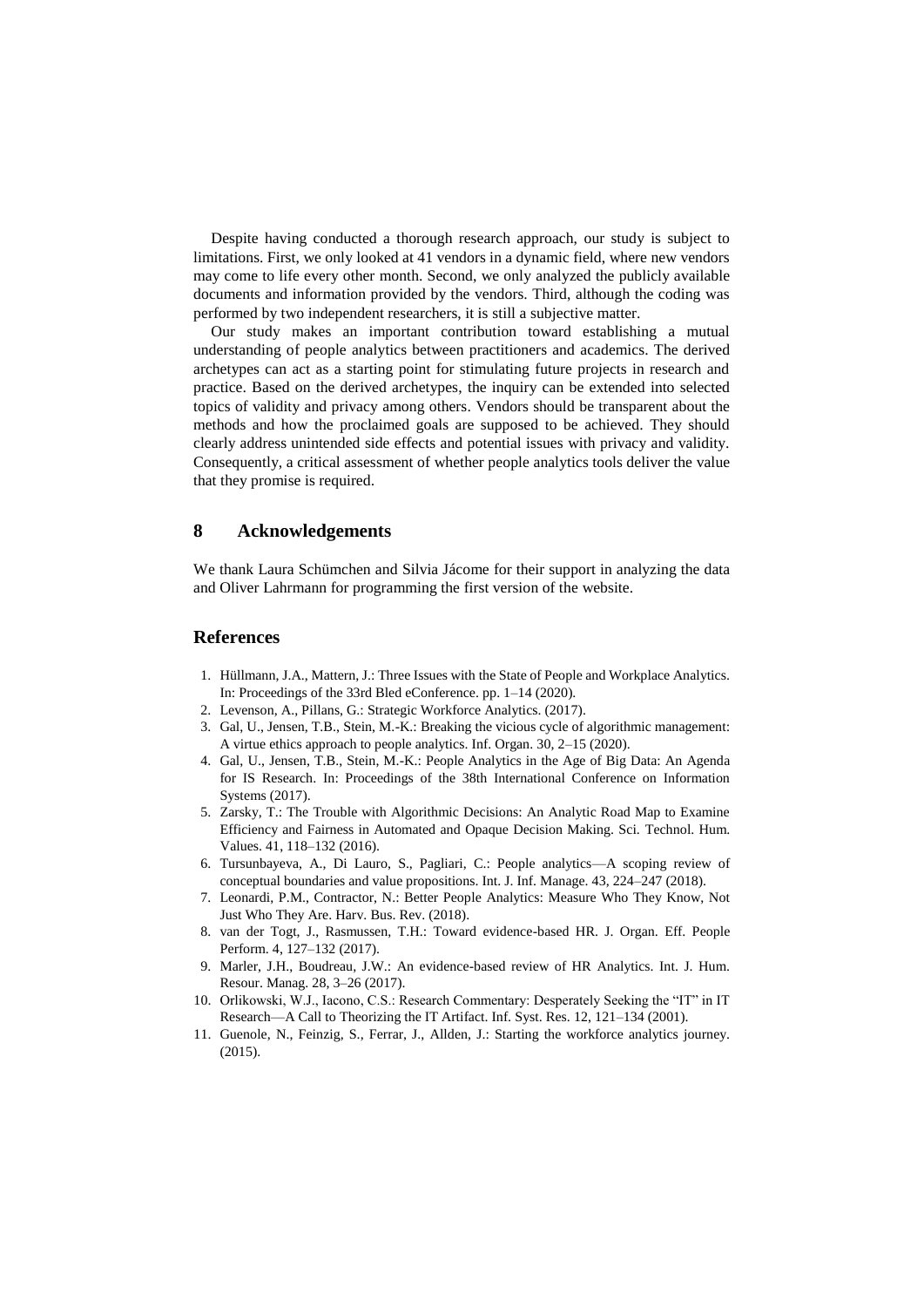- 12. Levenson, A.: Using workforce analytics to improve strategy execution. Hum. Resour. Manage. 57, 685–700 (2018).
- 13. Rasmussen, T., Ulrich, D.: Learning From Practice: How HR Analytics Avoids Being a Management Fad. Organ. Dyn. 44, 236–242 (2015).
- 14. Hüllmann, J.A.: The Construction of Meaning through Digital Traces. In: Proceedings of the Pre-ICIS 2019, International Workshop on The Changing Nature of Work. pp. 1–5 (2019).
- 15. Simón, C., Ferreiro, E.: Workforce Analytics: A Case Study of Scholar Practitioner Collaboration. Hum. Resour. Manage. 57, 781–793 (2018).
- 16. Schellhammer, S.: Theorizing the IT-Artifact in Inter-Organizational Information Systems: An Identity Perspective. Sprouts Work. Pap. Inf. Syst. 10, 2–23 (2010).
- 17. Alter, S.: 18 Reasons Why IT-Reliant Work Systems Should Replace "The IT Artifact" as the Core Subject Matter of the IS Field. Commun. Assoc. Inf. Syst. 12, 2–32 (2003).
- 18. Benbasat, I., Zmud, R.W.: The Identity Crisis Within the IS Discipline: Defining and Communicating the Discipline's Core Properties. MIS Q. 27, 183–194 (2003).
- 19. Weber, R.: Still Desperately Seeking the IT Artifact. MIS Q. 27, iii–xi (2003).
- 20. Rai, A.: Avoiding Type III Errors: Formulating IS Research Problems that Matter. MIS Q. 41, iii–vii (2017).
- 21. Saldana, J.: The coding manual for qualitative reseachers. SAGE Publications Ltd, London, UK (2009).
- 22. Bodie, M.T., Cherry, M.A., McCormick, M.L., Tang, J.: The Law and Policy of People Analytics. Univ. Color. Law Rev. 961, 961–1042 (2017).
- 23. Högberg, K.: Organizational Social Media: A Literature Review and Research Agenda. Proc. 51st Hawaii Int. Conf. Syst. Sci. 9, 1864–1873 (2018).
- 24. Schwade, F., Schubert, P.: Social Collaboration Analytics for Enterprise Collaboration Systems: Providing Business Intelligence on Collaboration Activities. 401–410 (2017).
- 25. Viol, J., Hess, J.: Information Systems Research on Enterprise Social Networks A Stateof-the-Art Analysis. Multikonferenz Wirtschaftsinformatik. 351–362 (2016).
- 26. Wehner, B., Ritter, C., Leist, S.: Enterprise social networks: A literature review and research agenda. Comput. Networks. 114, 125–142 (2017).
- 27. Riemer, K., Finke, J., Hovorka, D.S.: Bridging or Bonding: Do Individuals gain Social Capital from Participation in Enterprise Social Networks? In: Proceedings of the 36th International Conference on Information Systems. pp. 1–20 (2015).
- 28. Mäntymäki, M., Riemer, K.: Enterprise social networking: A knowledge management perspective. Int. J. Inf. Manage. 36, 1042–1052 (2016).
- 29. Berger, K., Klier, J., Klier, M., Richter, A.: Who is Key...? Characterizing Value Adding Users in Enterprise Social Networks. In: Proceedings of the 22nd European Conference on Information Systems. pp. 1–16 (2014).
- 30. Richter, A., Riemer, K.: Malleable end-user software. Bus. Inf. Syst. Eng. 5, 195–197 (2013).
- 31. Hüllmann, J.A., Kroll, T.: The Impact of User Behaviours on the Socialisation Process in Enterprise Social Networks. In: Proceedings of the 29th Australasian Conference on Information Systems. pp. 1–11. , Sydney, Australia (2018).
- 32. Hüllmann, J.A.: Measurement of Social Capital in Enterprise Social Networks: Identification and Visualisation of Group Metrics, Master Thesis at University of Münster, (2017).
- 33. Cetto, A., Klier, M., Richter, A., Zolitschka, J.F.: "Thanks for sharing"—Identifying users' roles based on knowledge contribution in Enterprise Social Networks. Comput. Networks. 135, 275–288 (2018).